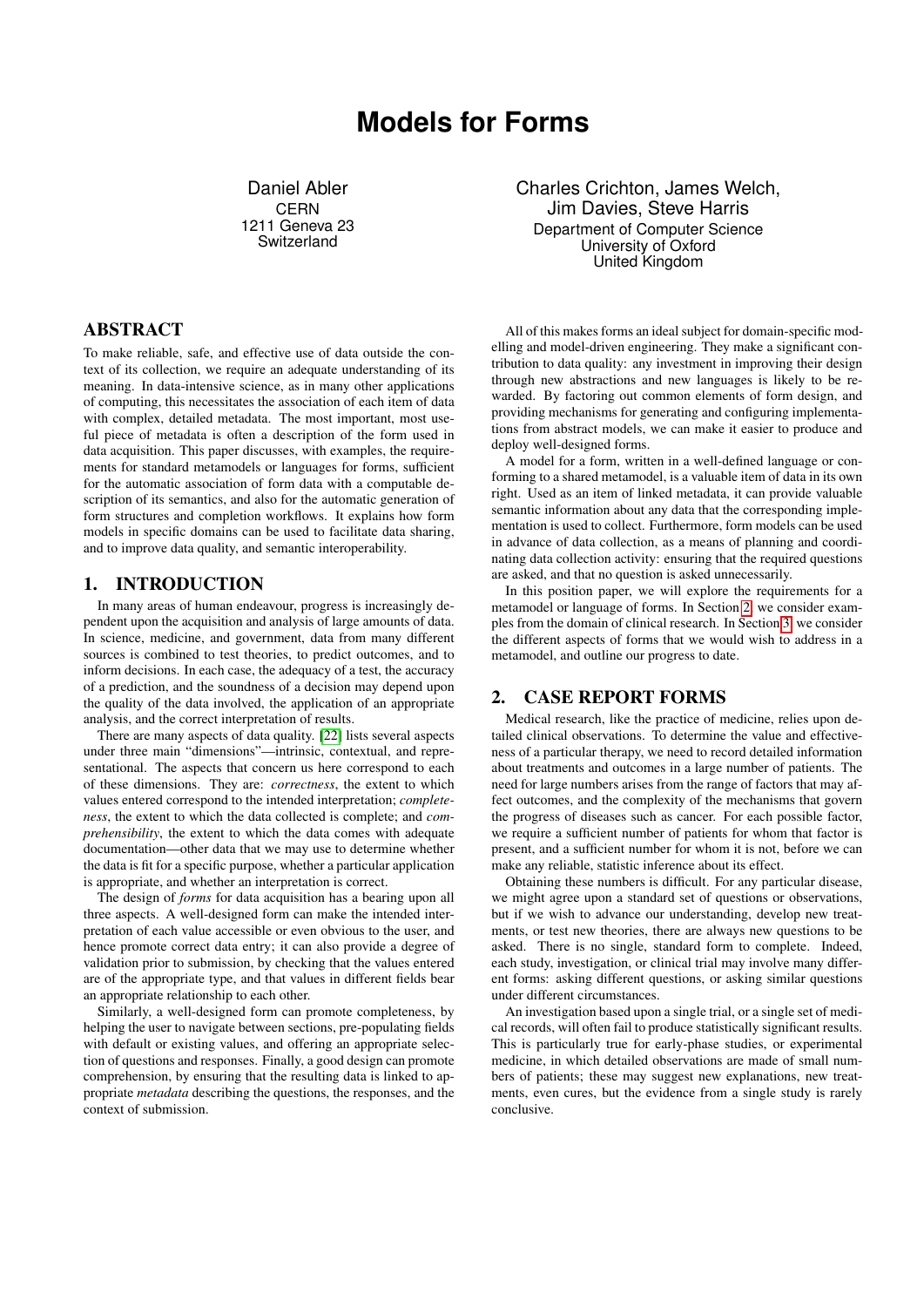### Visit 1 Date:

Informed consent form signed?  $\subseteq$  no  $\subseteq$  yes<br>Participant meets main inclusion and exclusion criteria?  $\subseteq$  no  $\subseteq$  yes

|       | <b>Comments</b>     |                                                                  |
|-------|---------------------|------------------------------------------------------------------|
| Days: |                     |                                                                  |
|       |                     |                                                                  |
|       |                     |                                                                  |
|       | °C                  |                                                                  |
| Kg    | Head circumference: | cm                                                               |
|       |                     | OR $\Gamma$ Check if birth weight unknown<br>Medical Examination |

#### <span id="page-1-0"></span>Figure 1: fragment of a case report form

be stored along with the data. Figure [1](#page-1-0) shows a "case report form" It is important, therefore, to be able to combine information from multiple studies: to identify comparable observations, and to integrate or transform the corresponding data values to produce a larger evidence base. The increasing use of electronic forms for data capture should facilitate this: an electronic record of the form used can from a vaccine study: the contextual information provided by the form—for example, the fact that this is information recorded on the first visit—may be important in understanding and interpreting the values recorded.

> When data integration is possible, the results can be dramatic. For example, data from 400 different trials of the drug *Tamoxifen* many of which appeared to produce contradictory results—allowed researchers to identify the subset of the population responsive to the drug, and indicated the optimum period of treatment. This evidence changed clinical practice in the UK, and reduced mortality from operable breast cancer by 24%.

> Most attempts at data integration, however, are less successful. Even if the data itself is available, it is often too difficult or costly to establish whether or not the observations are comparable and where comparability is established—to implement the appropriate data transformations. Even if electronic forms are used, any need for *manual intervention* in locating and interpreting documentation, or in writing queries and programs for data extraction and transfer, represents a significant barrier to progress.

> Public sector and industry organisations have attempted to overcome this barrier in two different ways: through data documentation standards, and through common platforms for data capture. Examples of the former approach include the Data Documentation Initiative (DDI) [\[23\]](#page-5-1), and the Clinical Data Interchange Standards Consortium (CDISC)'s [\[2\]](#page-4-0) Operational Data Model (ODM) [\[10\]](#page-5-2); examples of the latter include the *OpenClinica* [\[1\]](#page-4-1) and *REDCap* [\[4\]](#page-4-2) study management systems.

> Neither of these approaches have produced entirely satisfactory results. The data standards activity has been focussed upon *posthoc* documentation: models of forms are used to record form contents and structure, but not to generate forms for data acquisition. As a result, modelling represents an additional burden upon researchers, who may derive no tangible benefit themselves from the increase in data quality and re-usability. Furthermore, unless the form models are generated automatically from the documentation, or vice versa, it is likely that the description of the data afforded by the model is inaccurate.

Conversely, although study management systems such as *Open-Clinica* or *REDCap* use form models as the basis of form generation and deployment, these models are relatively simplistic: researchers provide input in the form of a spreadsheet, with entries in different columns representing question text, answer range, value constraints, and navigation rules. What is more, the models are not presented as documentation for the data captured, and are difficult to re-use outside the context of the particular study management system.



#### <span id="page-1-1"></span>Figure 2: a fragment of an *OpenClinica* form

For example, the fragment of a case report form produced using *OpenClinica* shown in Figure [2](#page-1-1) above was generated from a spreadsheet, part of which is shown in Figure [3.](#page-1-2) Other columns of the spreadsheet specify the header, subheader, grouping, and layout information, as well as the expected response types. In this case, there are four enumerated types to introduce; each of these is entered as a comma-separated list of values in the appropriate column of the spreadsheet.

| <b>ITEM NAME</b>        | <b>DESCRIPTION LABEL</b>          | LEFT ITEM TEXT UNITS           |
|-------------------------|-----------------------------------|--------------------------------|
| A 2a PS TNMSystem       | Which TNM system is being<br>used | State TNM system<br>being used |
| A 2a PS TumourValue     | Tumour value (T in TNM)           | т                              |
| A 2a PS NodeValue       | Node value (N in TNM)             | N                              |
| A 2a PS MetastasisValue | Metastasis value (M in TNM) M     |                                |
| A 2a PS EUSTStage       | EUS T stage                       | EUS T stage                    |
| A 2a PS EUSMStage       | EUS M stage                       | EUS M stage                    |

#### <span id="page-1-2"></span>Figure 3: a fragment of an *OpenClinica* spreadsheet

Neither of these approaches—neither common documentation standards, nor study platforms—has resulted in a standard means of recording the logical relationships between questions or sets of questions asked in different forms or in different studies, except by reference to a shared data standard, data dictionary, or "question bank". To determine whether two observations are comparable, it is not enough to check that they are based upon the same "standard" question: the additional context provided by the form may be decisive. Conversely, two observations may be comparable even when the question text is quite different: our comparisons should be based upon semantic, rather than syntactic, identity.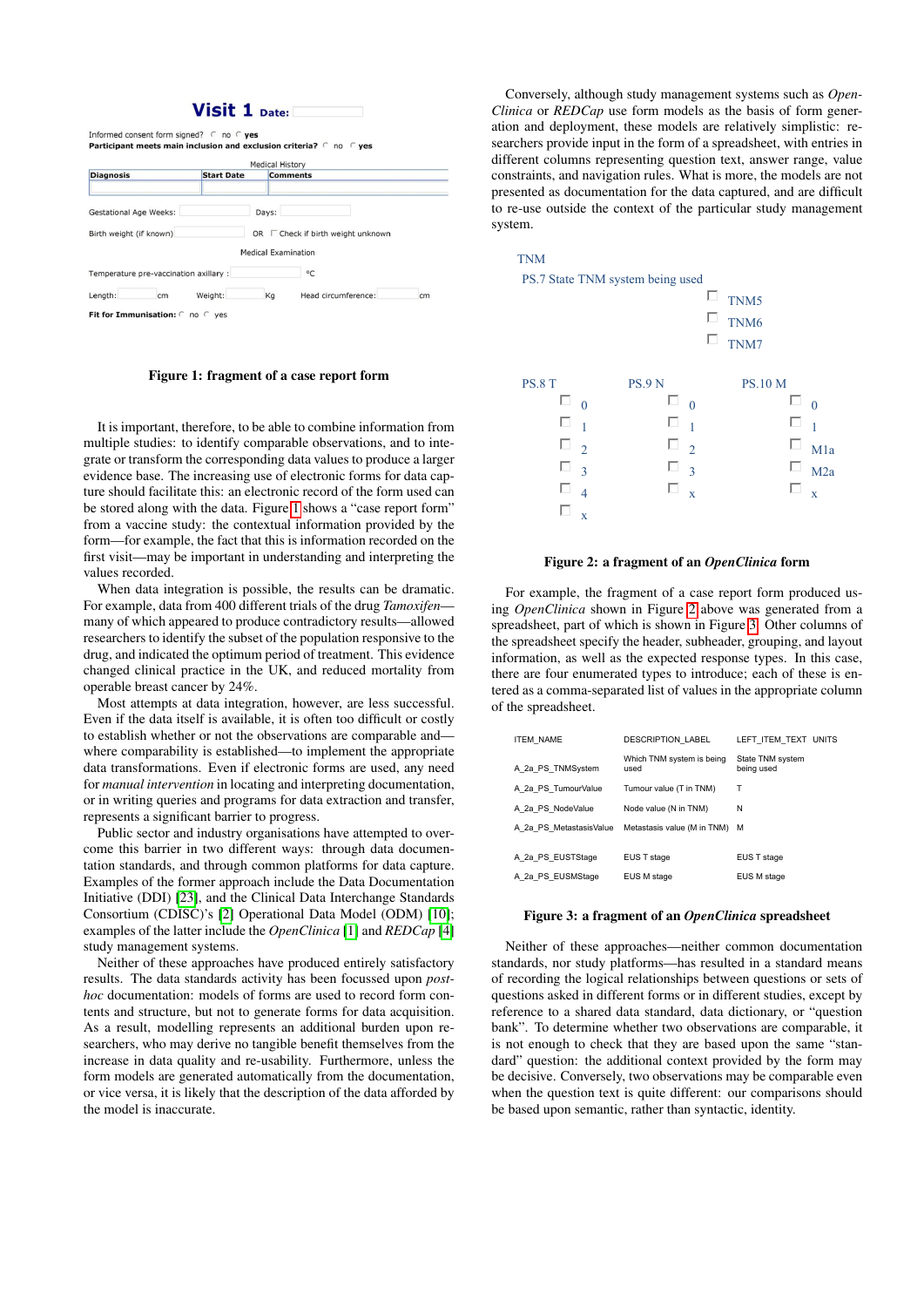# <span id="page-2-0"></span>3. METAMODELLING FORMS

We may consider the elements of form design in three parts, according to the purpose of the constraints involved.

- 1. *identitification and logical structure*
	- (a) In order that we may classify and refer to data captured using a form, we must be able to uniquely identify each data component. For example, confronted with a date value entered into a US customs form, we would wish to know whether this corresponded to the date on which the form was completed, or the date of birth of the person completing it.
	- (b) We will need also to identify sets or groups of data components. Different components may be associated for many reasons: it might be that two observations together correspond to a blood pressure measurement, or that a particular set of observations on one form is to be compared with a particular set of observations on another. Such an association need have no bearing upon the presentation of the form.
- 2. *data constraints*
	- (a) The values entered against different data components on the form—the answers to different questions—may be related. For example, if one question asks about the number of children a person has had, and a subsequent one asks about the number of grandchildren, then we might expect an answer of "0" to the first to lead to an answer of "0" for the second. We may include logical constraints in the design of a form to capture such properties, providing further information about the intended interpretation of the data.
	- (b) If we have also some notion of submission then these constraints become universal properties of any data set corresponding to a submitted form. More generally, a data constraint (or validation rule) could be associated with any event in a form completion process: the completion of a section, the return of a form for modification, or the value of some metadata item associated with the submitted form (a warning flag, perhaps). To facilitate this, we require some means of identifying the data constraints declared.
- 3. *process or presentation constraints*
	- (a) Our interpretation of the data collected by a form may be influenced by the way in which the form was presented: the order in which the questions were asked; the way in which the answers were provided (by means of a "radio button", for example, or a text box); and any default answer or partial completion offered to the user. The documentation standards and the study management systems that we have considered all include some form of "question flow" or "skip logic", and for good reason.
	- (b) Conversely, process or presentation constraints form an important aspect of form design. The usability of a form, and the quality of the resulting, may be greatly enhanced by omitting questions that are rendered irrelevant by earlier answers, by offering only valid responses, or by pre-populating fields with default or already-determined values.

Our purpose in providing a means of identifying each form component is so that we might sensible delegate the responsibility of further documentation to some "semantic context". The role of this context, and the nature of the linked documentation, will depend upon the kind of data involved. In the case of clinical data, there are recommendations provided by the CONSORT [\[5\]](#page-4-3) group (for clinical trials) and by CDISC [\[2\]](#page-4-0) (for data interchange and reporting in the pharmaceutical industry). For example [\[14\]](#page-5-3):

An instrument used to generate, capture, transfer, manipulate or store source data (e.g. Case Report Form (CRF)...) shall be an accurate representation of the protocol ensuring that the data as specified within the protocol is captured correctly.

As a clinical protocol describes not only the form but also the circumstances and consequences of its completion, we should expect to link our electronic forms to documents describing workflows and other aspects of study design. A general metamodel for forms should support arbitrary, additional metadata by allowing the identification of relevant components within a form instance.

The DDI standard [\[18\]](#page-5-4) does particularly well in this respect. Figure [4](#page-2-1) shows core properties inherited by every XML "type" defined within DDI: these correspond to questions, forms, datasets, study descriptions, and value domains—everything described in a DDI document has a unique reference, allowing arbitrary semantic constraints to be described and imposed.



<span id="page-2-1"></span>Figure 4: Identification and Versioning in DDI

The DDI proposal includes also a schema for describing semantic constraints or relationships. In its current version, this is neither fully abstract (it includes a specific weighting scheme, for example) nor constructive, but it is nevertheless indicative of the kind of complementary metamodel or language that we require for subsequent reasoning about form models and data.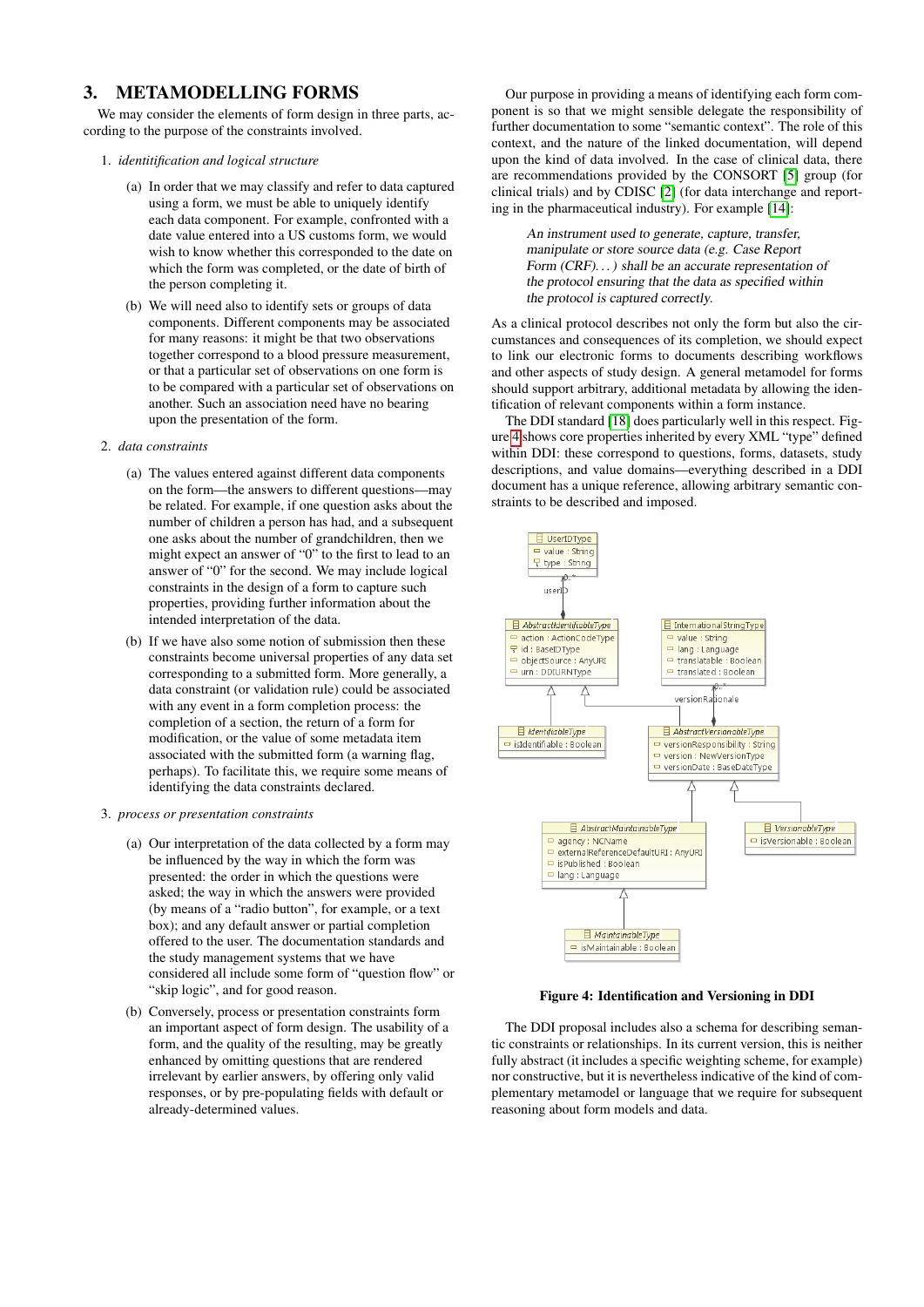An additional feature of the DDI proposal is the explicit treatment of versioning and maintenance. Whether we need to include this in a metamodel for forms depends upon whether we can assume that the metadata items that we refer to will be maintained indefinitely. If we assume the existence and availability of metadata registries—as implementations, perhaps, of the ISO 11179 stan-dard for metadata registration [\[17\]](#page-5-5)—then it should not be necessary to "in-line" this metadata.

It is a simple matter to carry forward these references to a form implementation. For example, the case report form shown in Figure [1](#page-1-0) was generated using a standard forms application, *Microsoft InfoPath* [\[3\]](#page-4-4), from an XML schema—itself generated, again using InfoPath, by instantiating a metamodel for clinical trials, described in [\[12\]](#page-5-6). The schema, and the generated InfoPath form, both include SAWSDL [\[24\]](#page-5-7) identifiers, as "model references": see Figure [5.](#page-3-0)

```
<xs:complexType
    name="Visit1Registration"
    sawsdl:modelReference="...">
  <xs:sequence>
    <sub>vec</sub>:alement</sub>
      ref="v1r:informedconsentformsigned"
    ...
    <xs:element
      ref="v1r:participantFitforImmunisation"
       ... />
  </xs:sequence>
</xs:complexType>
<xs:simpleType
  name="informedconsentformsigned"
  sawsdl:modelReference="
    https://cdebrowser.nci.nih.gov/
    CDEBrowser/search?elementDetails=9
    &FirstTimer=0&PageId=ElementDetailsGroup
    &publicId=2004073&version=4.0">
  <xs:element
    name="informedconsentformsigned"
    type="v1r:informedconsentformsigned">
    ...
  </xs:element>
  <xs:restriction base="xs:string">
    <xs:enumeration value="no" />
    <xs:enumeration value="yes" />
  </xs:restriction>
</xs:simpleType>
```
#### <span id="page-3-0"></span>Figure 5: Embedded SAWSDL identifiers

The importance of being able to reference each component of the form can be explained in terms of the likely pattern of re-use. Even if the questions on a form have been drawn from a shared data standard or question bank, their meanings will have been extended or modified by placing them in the context of the form. To determine whether two observations in different studies are comparable, we need to consider and refer to the various components of that context. As [\[7\]](#page-5-8) observes, almost any aspect of form design may have an effect upon the meaning of a question or response.

Some of the form components will have a particular role. The most obvious of these are the *data component*s, corresponding to questions or sets of questions. Each of these should be linked to a specification of possible responses: a *response type*. These two classes (or metaclasses) of component are common to every modern forms language or metamodel; they are also at the heart of the ISO/IEC 11179 standard for metadata registration, in the form of "data elements" and "value domains".

We would propose to adopt a more general, more abstract approach, with a language of data components and response types that is properly *compositional*. This is not true of questions or data elements in, for example, ISO 11179, where each element has properties—such as fixed, explanatory text, or its place in a single domain ontology or object-class-property hierarchy—that cannot sensibly be combined. By considering simply the central aspect of data components—their identification, and their associations with ranges of possible values—we can usefully compose them.

For example, we might sensibly identify a section of a form as a data component, composed of a number of questions, each of which is also identified as a data component. The response type of the form section may be derived—as a type union—from those of the questions involved. A fragment of the proposed metamodel is shown in Figure [6.](#page-3-1)



<span id="page-3-1"></span>Figure 6: Data Components and Response Types

Each data component can be associated with additional constraints upon values. We might do this for several reasons, but the most important is that of describing a guard or validation constraint for successful form submission. Constraint information, like response types, can be composed in a straightforward fashion: submission constraints for individual data components can be combined to produce submission constraints for form sections or complete forms; they can also be re-used within form workflows.

Another kind of composition applies to the process or presentation constraints. The representations of "skip logic" or "question flow" in study management systems such as *OpenClinica* and *RED-Cap* are not compositional, relying on "go to" constructs and conditions that include references to question numbers, constructions that make sense only at the level of a complete form. We would propose instead to define a language for the sequential and parallel composition of data components as workflows.

Our intention is that this language should allow for the use of form data components as forms in their own right:

- a single form might be broken apart and completed by means of a more complex, perhaps iterated, workflow
- the question flow language within a form could mirror a workflow language in which form submissions were workflow actions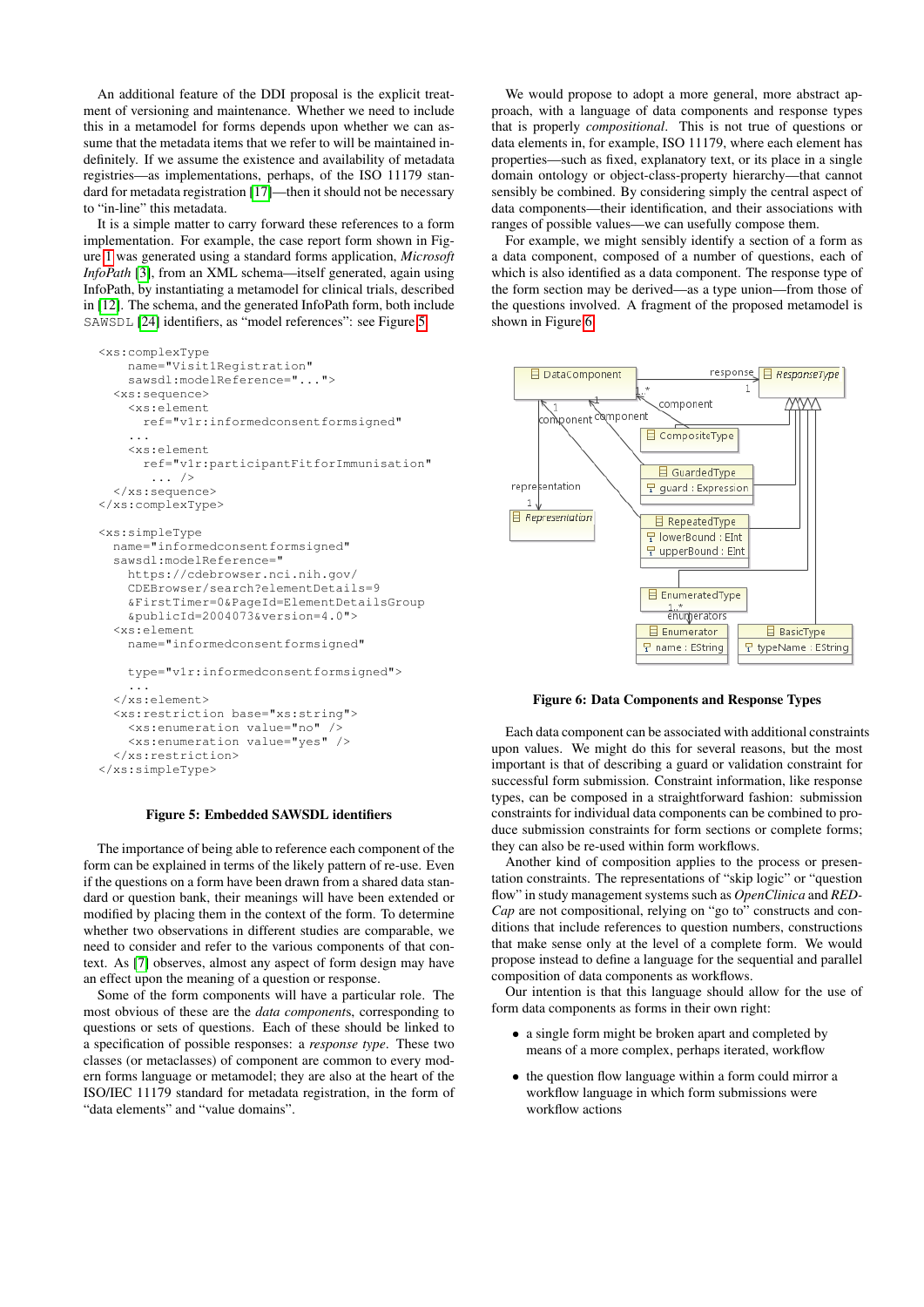• a set of forms might be factorised to ensure that the same question isn't asked more than once: either by pre-population of form fields, or by modifying structure or process constraints.

## 4. PROGRESS

Practical work on modelling and generating electronic forms dates back to the late 1970s and early 1980s: see, for example, [\[16\]](#page-5-9) and [\[15\]](#page-5-10). These were relatively simple efforts, aimed at the generation of basic user interfaces for databases. After the introduction of the microcomputer during the 1980s many systems for collecting data became available [\[9\]](#page-5-11). Modern programming language environments contain DSLs for describing the composition of the user interface and how it links into the program code, a good modern example is XAML [\[20\]](#page-5-12). However, the manual programming involved means that the forms produced using these technologies are costly and difficult to maintain.

Languages such as HTML, and applications such as Adobe Acrobat, define their own standards for presenting forms and handling the submission of data. In the case of HTML, form fields can be accessed using scripting languages—typically, Javascript—that provide question flow, validation, and submission functionality. However, the level of abstraction afforded by these approaches is relatively low, with no accessible, declarative description of semantics or intended functionality.

XForms [\[25\]](#page-5-13) and InfoPath [\[3\]](#page-4-4) provide a higher level of abstraction. These models use XPath to bind data from forms controls, such as text entry fields, into an explicitly provided instance of XML, which can be used to prepopulate the form with existing data. The presentation of forms in both these systems relies upon existing web-based technologies such as HTML, XSLT, and cascading stylesheets.

An XML Schema of the instance model enables XForms or InfoPath to perform basic validation of data and to provide appropriate form controls for the type; additional validation rules on the data that is bound can be included declaratively in the forms definition. Non-declarative scripts can be triggered by events linked to the forms—such as data entry an form submission.

In the UK CancerGrid [\[8\]](#page-5-14) project, working in partnership with the US NCI caBIG programme and the US Department of Veteran's Affairs, we decided to adopt InfoPath and XForms as the basis for forms generation and semantic annotation in support of clinical research activity in cancer. For various reasons, we were unable to deploy the technology in cancer during the lifetime of the project: this was due in part to investment, institutional and personal, in other, more labour-intensive means of producing forms.

We were however able to deploy the technology in support of vaccines research in the UK and in Nepal [\[13\]](#page-5-15), with some success: we were able to reduce the time taken to produce a complete set of semantically-annotated forms from six months to as many weeks: not least because a set of prototype forms could be shown to clinical researchers within a few days, while conversations on their design were still current.

We were able also to use some of our generation technology to annotate spreadsheets, as form models, for cancer clinical studies run on the *OpenClinica* system. While this did not offer the same level of automation, it did ensure that the primitive data components of the deployed forms were properly associated with unique identifiers, each linked to a published metadata item in an ISOstandard registry.

The XML produced in XForms and InfoPath is limited to a fixeddepth, pre-defined form structure. Our attempts to generate more

sophisticated forms were doomed to failure: an domain-specific language encoded as an XML schema containing an expression language cannot be implemented using this approach without additional, bespoke scripting, which would defeat the objectives of semantic interoperability and re-use.

For this reason, we are embarking upon the design of a core forms metamodel, in collaboration with colleagues in the ISO/IEC JTC1 SC32 WG2 working group. Our intention is to link the features of the metamodel to related standards for datatypes and semantic metadata registration. As suggested above, we intend to provide for clear separation between logical composition and forms presentation or execution. We intend also to provide a compositional language for internal workflow, and to support related notions of form composition and refactoring in the context of external workflows.

With the aim of providing technology that can be used directly by the researchers, scientists, and domain specialists involved, without the need for technical support from a software engineer, we would hope also to produce or re-use intuitive, graphical notations for the description of semantic and structural relationships, as well as for completion workflow and validation constraints.

The types of systems we are trying to represent contain structural elements that can be described using classes, associations, and constraints, but also behavioural elements such as completion and validation workflows that are better expressed using a programming notation or expression language. We are interested in ways of building and maintaining systems containing both these styles of construct; versioning, change, and evolution are particular concerns, and we expect to adopt ideas from [\[19\]](#page-5-16) and [\[21\]](#page-5-17).

A further, practical concern is the referential transparency of semantic references and assertions. We need to make explicit assumptions about the immutable nature of published data objects, and about versioning procedures, in order that we may copy external metadata within our forms for convenience or archiving purposes. The notion of *linked data* proposed by Berners-Lee [\[6\]](#page-5-18) needs to be refined to deliver the kind of guarantees about data quality and traceability that we require in science and medicine and will soon come to expect in other application areas.

Along with the core metamodel we would propose to define a number of candidate implementations or specialisations, focussed upon accepted practices and standards in clinical studies management, electronic health records, and open government. An additional area of interest lies in the customisation of our languages and metamodels based upon specific domain models.

### 5. ACKNOWLEDGEMENTS

Daniel Abler and Steve Harris would like to acknowledge the support of the EU FP7 PARTNER (215840) and ULICE (228436) projects, respectively. Charles Crichton would like to acknowledge the support of Microsoft Research. All of the authors are grateful to the anonymous referees for their comments.

### 6. REFERENCES

- <span id="page-4-1"></span>[1] OpenClinica https://community.openclinica.com/. 2011.
- <span id="page-4-0"></span>[2] Clinical Data Interchange Standards Consortium - CDISC http://www.cdisc.org/, 2011.
- <span id="page-4-4"></span>[3] Microsoft InfoPath http://office.microsoft.com/en-us/infopath/, 2011.
- <span id="page-4-2"></span>[4] Research Electronic Data Capture - REDCap http://project-redcap.org/, 2011.
- <span id="page-4-3"></span>[5] D. G. Altman, K. F. Schulz, D. Moher, M. Egger, F. Davidoff, D. Elbourne, P. C. Gtzsche, and T. Lang. The